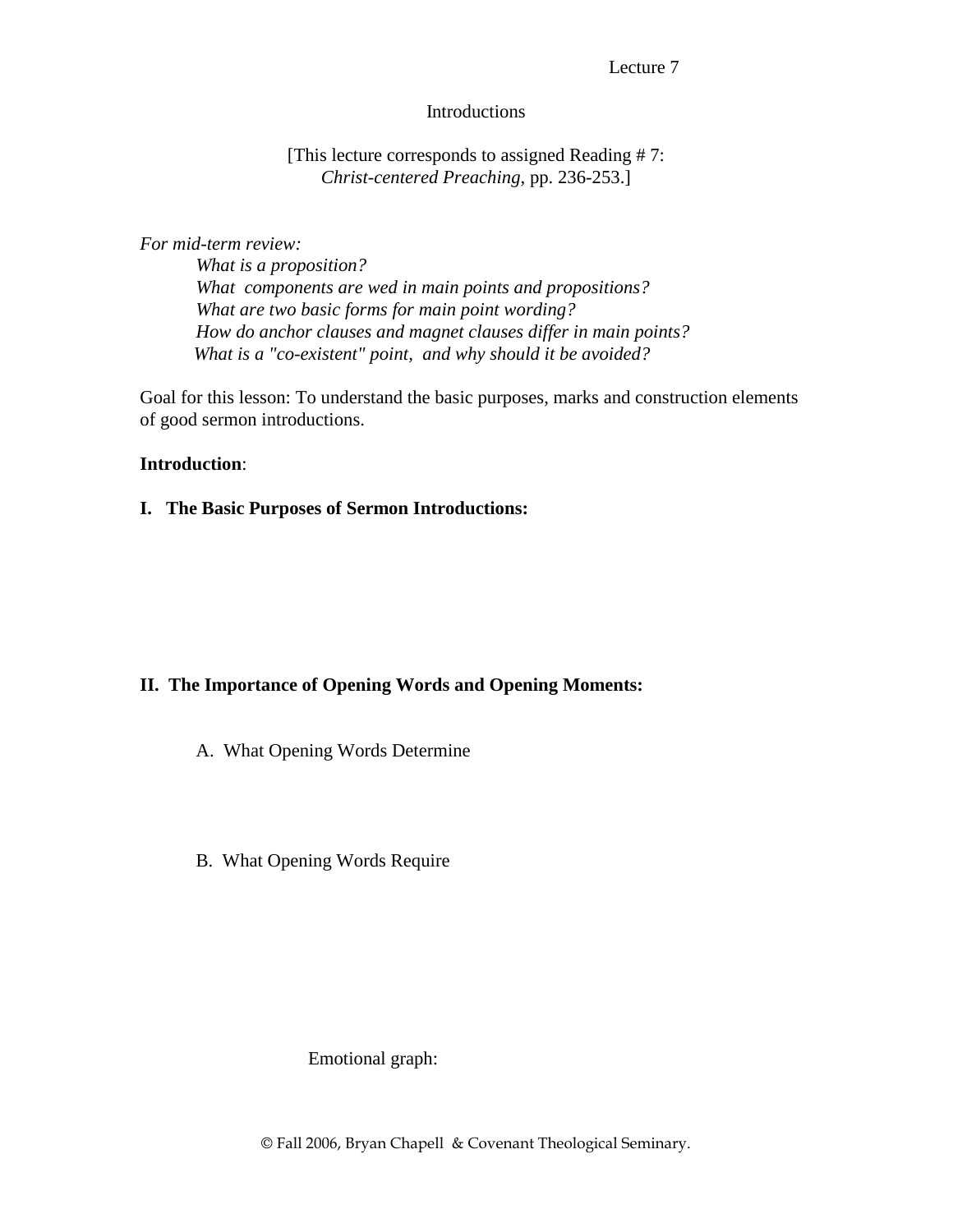# **III. Types of Sermon Introductions**

**IV. Marks of Poor Sermon Introductions:**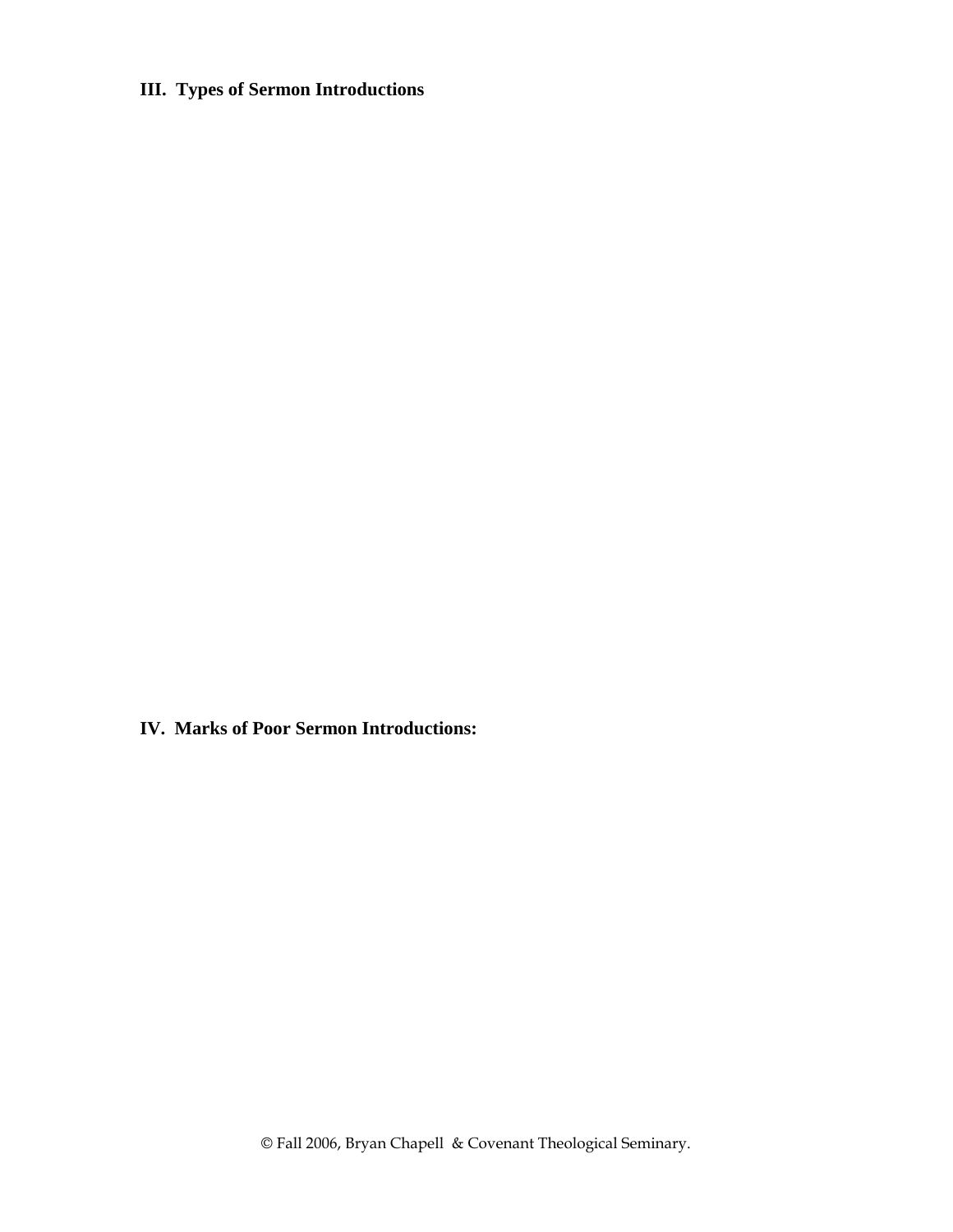**V. How Do You Make Others Have to Listen to Your Introductions?** 

**VI. Marks of a Good Sermon Introduction:** 

 $\le$  The proposition is actually a  $\qquad$  of key ideas in the introduction that springboard us into the sermon.

 $\le$  The introduction prepares for the proposition in  $\frac{1}{\sqrt{2}}$  and \_\_\_\_\_\_\_\_\_\_\_\_\_\_\_. There should be no key terms in either clause of the proposition that have not been mentioned in precisely the same terms in the Introduction.

Compare Intro Principles in Acts 17: Ye men of Athens I perceive you religious. I noticed Altar to Unknown God. Today I proclaim him to you.

 Arouses Attention———F.C.F.———Intro. to Subject———Personal (Creates longing for sermon)

© Fall 2006, Bryan Chapell & Covenant Theological Seminary.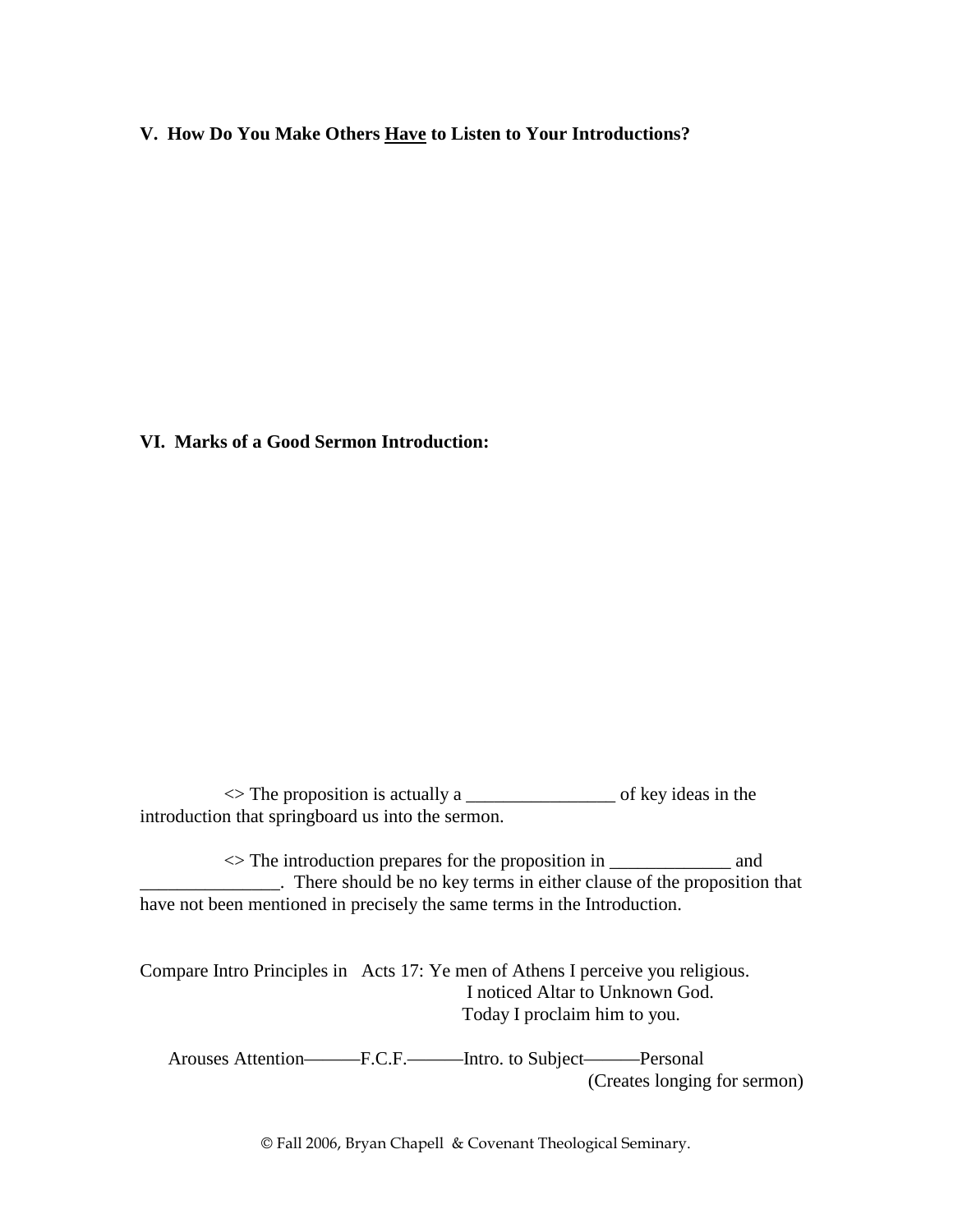## **VII. Scripture Introductions and their Separate Purposes:**

A. History of Scripture Introductions:

 Pattern of Thomas Chabham of Salisbury in Summa de arte praedicandi: Pro- or ante-theme (introducing theme) Prayer for divine aid Scriptural Quotation Statement of the theme and divisions Development and subdivision Conclusion

- B. Purpose of Scripture Introductions:
	- 1. \_\_\_\_\_\_\_\_\_\_\_\_\_\_\_\_\_\_\_\_\_\_ the text (or, explain key word or concepts) so the text can be understood.
	- 2. Create a \_\_\_\_\_\_\_\_\_\_\_\_\_\_\_\_\_\_\_\_\_\_\_\_\_\_\_\_\_\_ the content of the passage so that the text can be heard.
	- 3. Allow so that the announced passage can be found by the congregation before the text is read.
	- 4. (May) \_\_\_\_\_\_\_\_\_\_\_\_\_\_\_\_\_ the portions of the text that will (or will not) be dealt with to remove congregation concerns over preaching omissions or concentrations.
	- 5. (May) provide \_\_\_\_\_\_\_\_\_\_\_\_\_\_\_\_\_\_\_\_\_\_\_\_\_\_\_\_\_ for very long texts so that the entire passage need not be read.

 $\leq$  Scripture introductions must be given careful thought since speaker credibility established in these early moments. Our tendency is to extemporize this portion.

**Do Not** separate the "sermon" introduction from the sermon by a Scripture reading. This indicates confusion over the difference between a "Scripture" introduction and a "sermon" introduction. The "sermon" introduction must lead into the proposition.

| Normal pattern: Scripture Announcement |                         |
|----------------------------------------|-------------------------|
| Scripture Introduction                 |                         |
| Scripture Re-announcement              |                         |
| <b>Scripture Reading</b>               |                         |
| Sermon Introduction                    | Only components due for |
| Proposition                            | next class assignment   |

© Fall 2006, Bryan Chapell & Covenant Theological Seminary.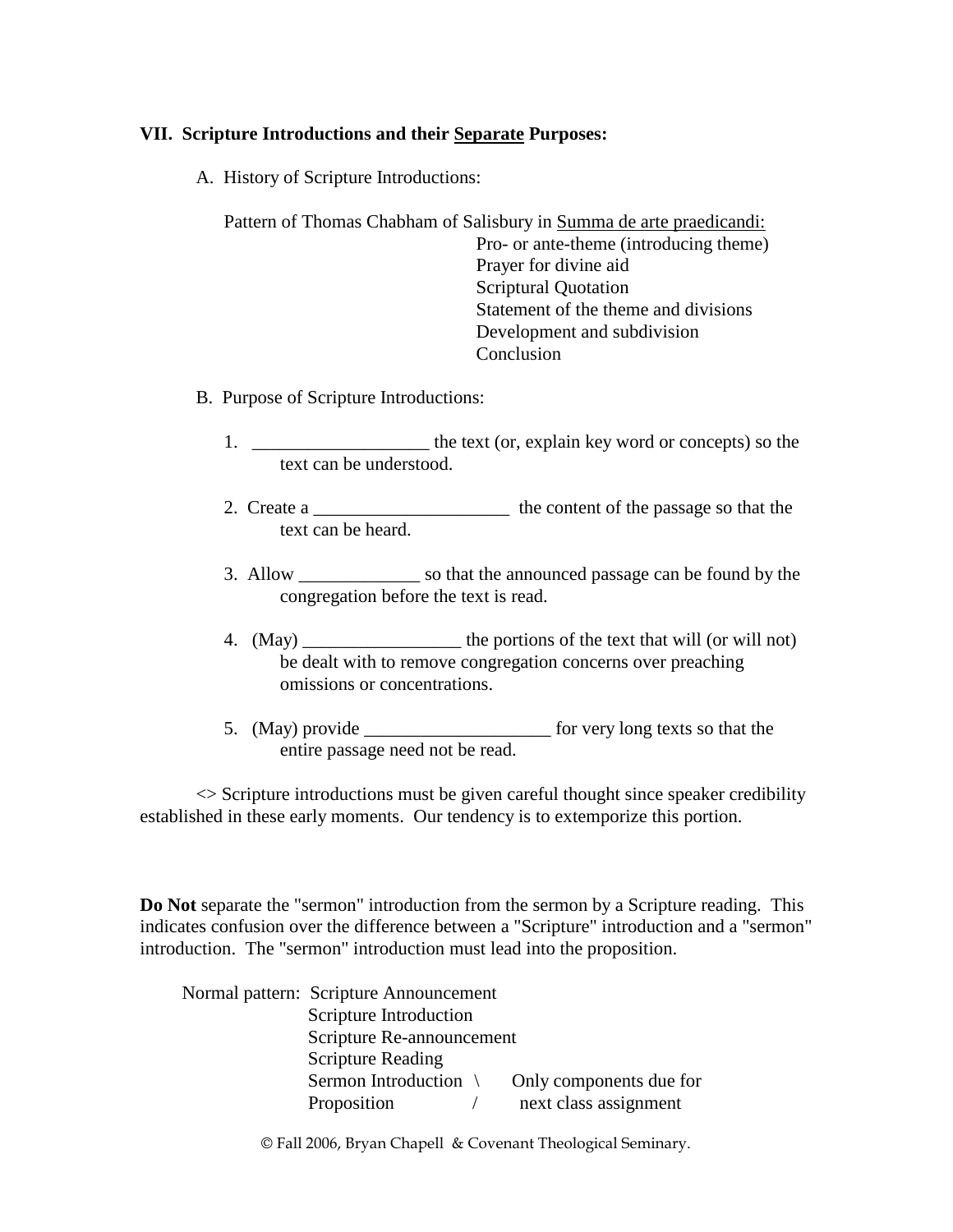First Main Point etc.

**VIII. Introduction Chain:** 

 **•AROUSES \_\_\_\_\_\_\_\_\_\_\_\_\_\_\_\_\_\_** 

 **•INTRODUCES \_\_\_\_\_\_\_\_\_\_\_\_\_\_\_\_\_\_** 

 **Preparing for Proposition in \_\_\_\_\_\_\_\_\_\_\_\_\_\_\_\_\_\_\_\_\_\_** 

 **Preparing for Proposition in \_\_\_\_\_\_\_\_\_\_\_\_\_\_\_\_\_\_\_\_\_\_** 

 **•MAKES IT \_\_\_\_\_\_\_\_\_\_\_\_\_\_\_\_\_\_\_\_\_** 

 **•BONDS TO \_\_\_\_\_\_\_\_\_\_\_\_\_\_\_\_\_\_\_\_\_** 

 **•ATTACH \_\_\_\_\_\_\_\_\_\_\_\_\_\_\_\_\_\_\_\_\_** 

## **IX. 6-Point Criteria for Evaluating Introductions:**

The Introduction:

- 1. Arouses Interest.
- 2. Introduces Subject through an identifiable F.C.F.
- 3. Prepares for the proposition in concept and terminology.
- 4. The opening sentence will stand alone.
- 5. Becomes Personal (indicates the reason the message is vital for the listener).
- 6. Bonds to Scripture.

**For next class** proceed with Reading #8: *Christ-centered Preaching*, pp. 81-94.

## **Written Assignment #4 for Class after Next:**

Write a "Sermon" Introduction (not a "Scripture" Introduction) and Proposition on the text that you previously outlined.

- a. This Sermon Introduction must be a Human Interest Account and must directly lead into your Proposition.
- b. Underline the key terms of both clauses of the proposition as they appear in your Introduction.
- c. Underline the Fallen Condition Focus statement in your Introduction.

© Fall 2006, Bryan Chapell & Covenant Theological Seminary.